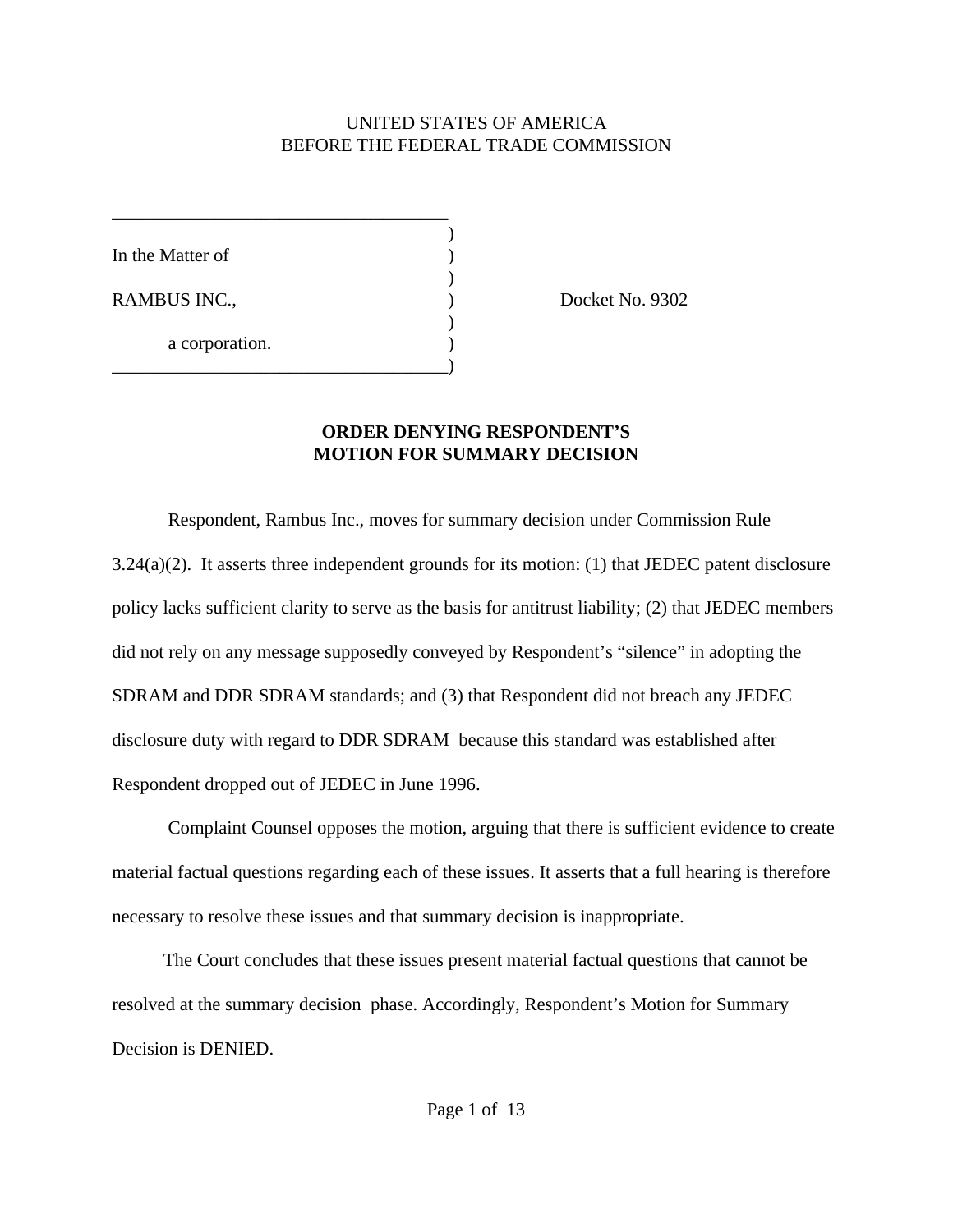#### **I. BACKGROUND**

Respondent is a company that designs and licenses memory technologies to companies that manufacture semiconductor memory devices. Respondent does not manufacturer any memory devices itself, but relies instead on licensing its patent portfolio for revenue. From 1992 through June 1996, Respondent belonged to a standard-setting organization called the Joint Electron Device Engineering Council ("JEDEC").<sup>1</sup> At that time, JEDEC was an unincorporated division of the Electronic Industries Association ("EIA"). In particular, Respondent participated in JEDEC subcommittee 42.3 ("JEDEC S42.3"), which had responsibility for setting standards for computer memory devices.

After considerable discussions relating to Synchronous Dynamic Random Access Memory ("SDRAM"), a type of DRAM, in 1991 and 1992, JEDEC S42.3 adopted a SDRAM standard in 1993, which was formally announced on March 4, 1993. While participating on JEDEC S42.3, Respondent made only limited comments to other members of the subcommittee about the existence and scope of its patents and patent applications that could relate to JEDEC's proposed SDRAM standard.

Informal discussions of the JEDEC DRAM standard that superceded the SDRAM standard appear to have begun while Respondent was a member of JEDEC S42.3. The first formal presentations to JEDEC S42.3 concerning this standard, known as double data rate

<sup>1</sup> Respondent attended its first JEDEC meeting as a guest in December 1991 before joining JEDEC in 1992. Respondent attended its last JEDEC meeting in December 1995, but did not formally withdraw from JEDEC until June 1996. Accompanying Respondent's letter of withdrawal was a partial listing of DRAM related products.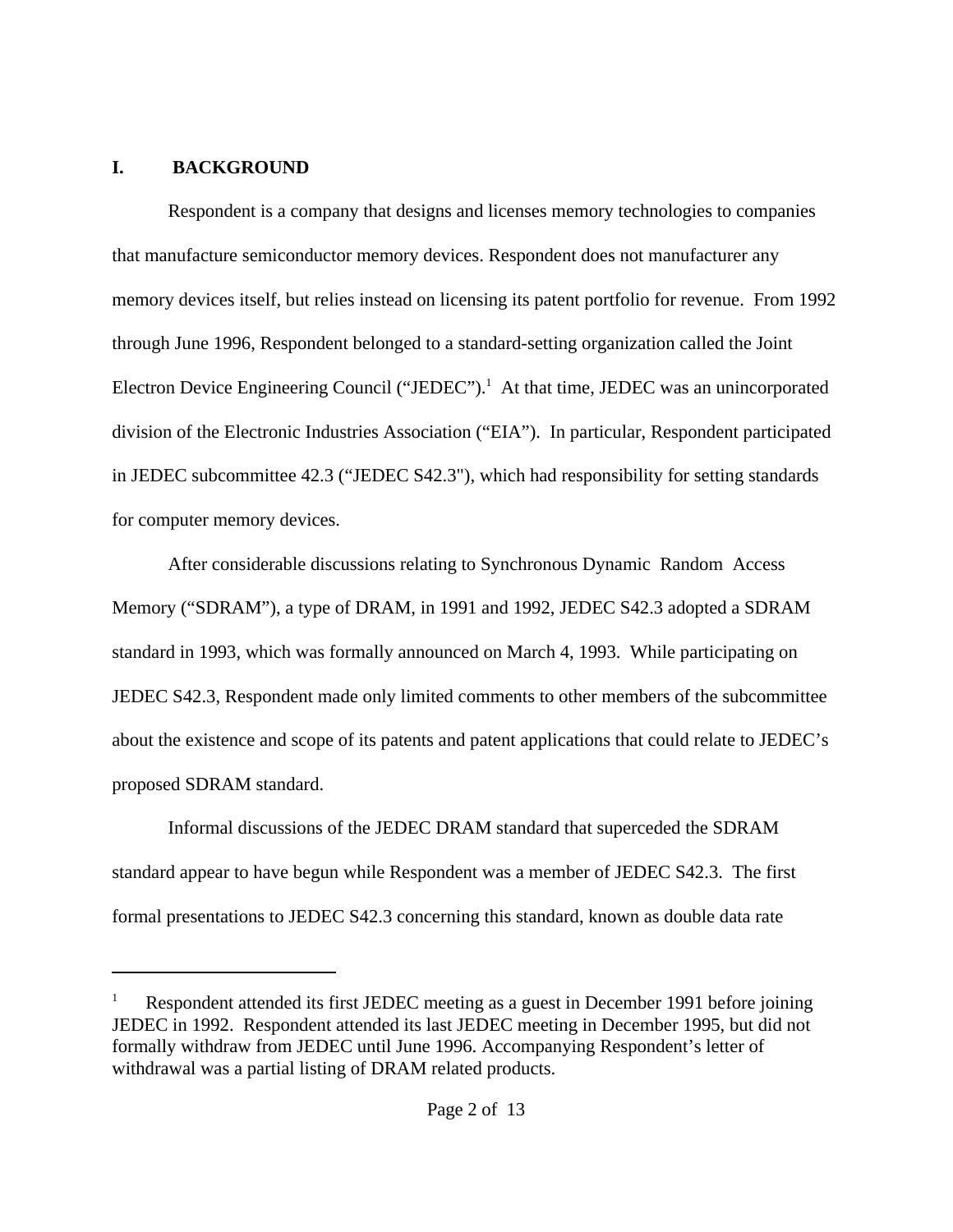("DDR SDRAM") did not occur until December 1996, after Respondent withdrew from JEDEC. JEDEC adopted its DDR SDRAM standard in August 1999, over three and one half years after Respondent last participated in any JEDEC proceedings.

## **II. LEGAL STANDARD**

Since the standard for addressing a summary decision motion under Commission Rule  $3.24(a)(2)$ , 16 C.F.R. §  $3.24(a)(2)$ , is similar to that used in considering motions for summary judgment under Fed. R. Civ. P. 56(c), decisions interpreting this rule are persuasive. *In re Kroger Corp.*, 98 F.T.C. 639, 726 (1981). Decisions construing Fed. R. Civ. P. 56(c) direct that summary judgment may not be entered where there is genuine issue of material fact, *Celotex Corp. v. Catrett*, 477 U.S. 317, 322 (1986). A genuine issue of material fact is one whose resolution could establish an element of a claim or defense and, therefore, affects the outcome of the action. *Id*.; *Anderson v. Liberty Lobby, Inc.*, 477 U.S. 242, 248 (1986). In ruling on a motion for summary judgment, a court must accept the non-movant's evidence as true. *Anderson,* 477 U.S. at 255. A court must also draw all reasonable inferences in favor of the non-movant and may not make credibility determinations or weigh the evidence. *Id. See also, Reeves v. Sanderson Plumbing Prods., Inc.*, 530 U.S. 133, 150 (2000).

# **III. DISCUSSION AND ANALYSIS**

**A. There Is Evidence That JEDEC May Have Had A Sufficiently Clear Policy Requiring Its Members To Disclose The Existence Of Patents And Patent Applications Relating To Possible JEDEC Standards To Create A Material Question Of Fact To Be Resolved At Trial**

Respondent concedes that it had knowledge of at least two written policy statements dealing with the issue of patents and JEDEC standards during the time of its membership in JEDEC: (1) an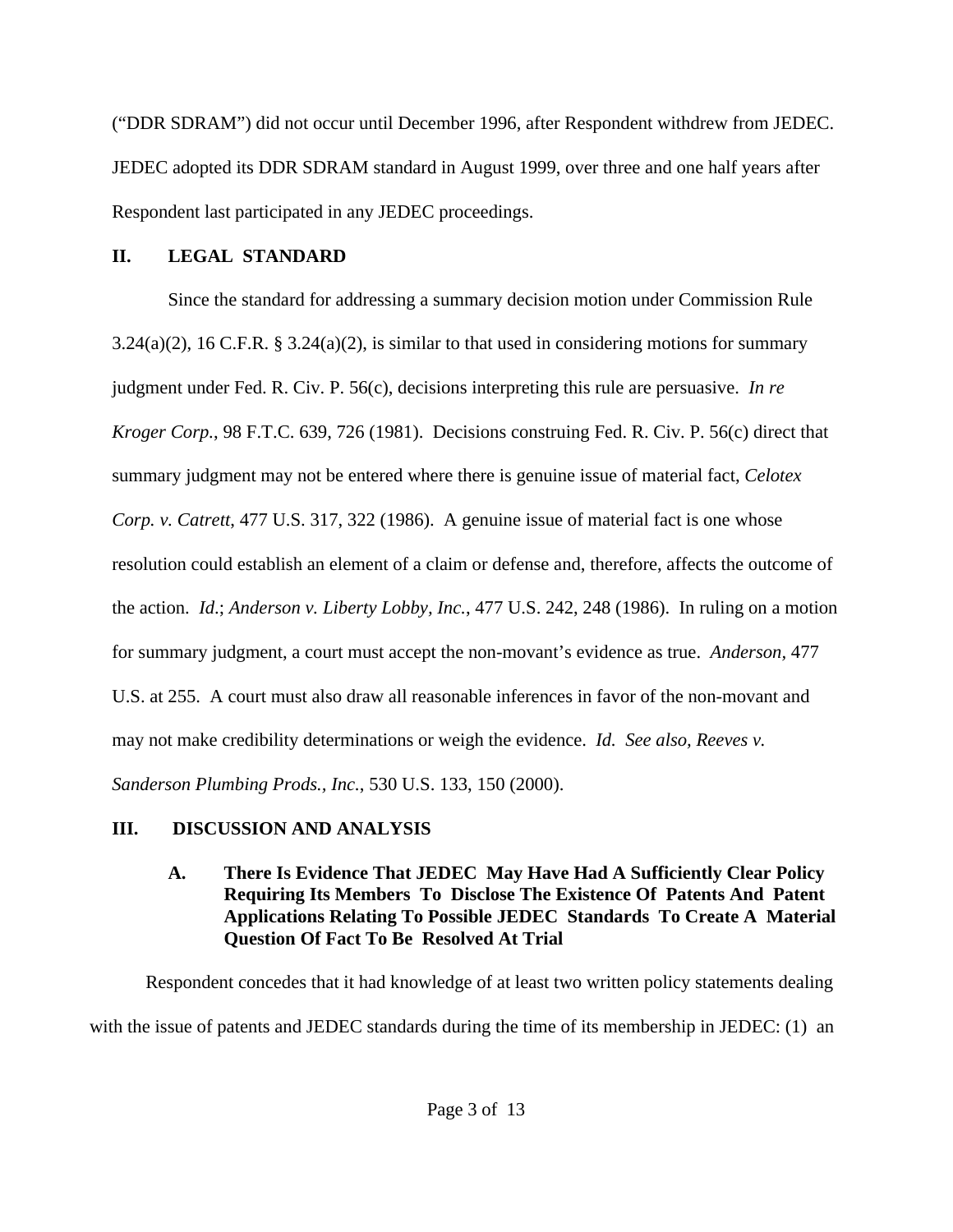October 1981 policy known as EP-3-F<sup>2</sup>; and (2) a 1990 policy known as EP-7-A.<sup>3</sup> Both statements contain virtually identical language. In addition, JEDEC issued a third patent policy statement in

<sup>2</sup> EP-3-F provides:

Requirements to EIA Standards which call for the use of patented items should be avoided. No program of standardization shall refer to a product on which there is a known patent unless all technical information covered by the patent is known to the formulating committee, subcommittee, or working group. The Committee Chairman must also have a written expression from the patent holder that he is willing to license applications under reasonable terms and conditions that are demonstrably free of any unfair discrimination.

<sup>3</sup> EP-7-A provides:

Avoid requirements in EIA standards that call for exclusive use of a patented item or process. No program standardization shall refer to a patented item or process unless all of the technical information covered by the patent is known to the formulating committee or working group, and the committee chairman has received a written expression from the patent holder that one of the following conditions prevails:

(1) a license shall be made available without charge to applicants desiring to utilize the patent for the purpose of implementing the standard, or

(2) a license shall be made available to applicants under reasonable terms and conditions that are demonstrably free of any unfair discrimination.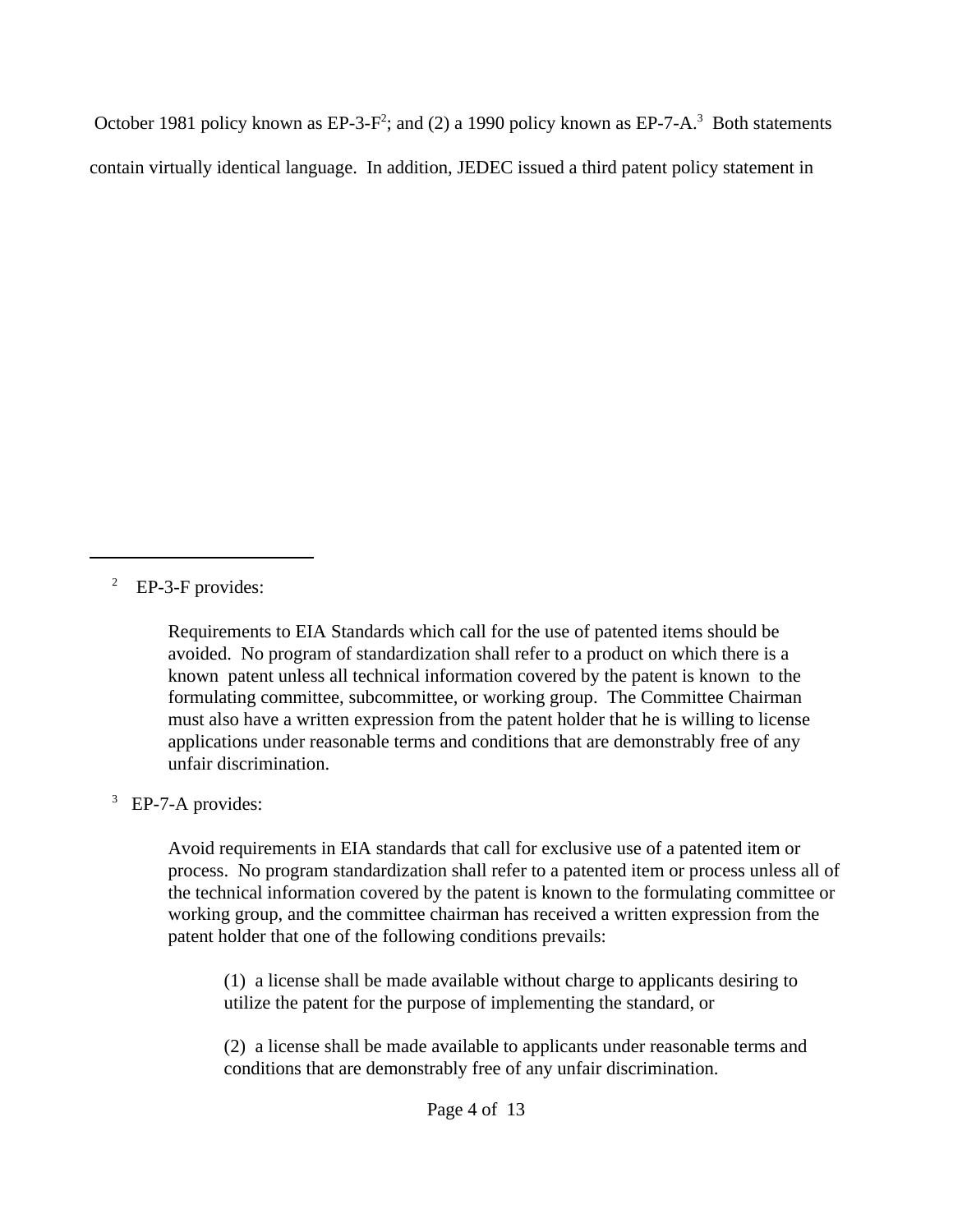October 1993, known as JEP 21-I.<sup>4</sup> In addition to similar language as in EP-3-F and EP-7-A, JEP 21-I directed each committee and subcommittee chair to:

...call attention to the obligation of all participants to inform the meeting of any knowledge they may have any patents, or pending patents, that might be involved in the work they are undertaking.

JEP 21-I, Appendix E, also required that a viewgraph or slide containing similar language to the

chair's oral admonishment be shown at the beginning of each meeting.<sup>5</sup> While not dispositive, the

Court notes that the Federal Circuit found that "JEDEC members treated the language as imposing a

disclosure duty" and that the Federal Circuit concluded this language imposed a disclosure duty.

*Rambus Inc. v. Infineon Technologies AG*, 318 F.3d 1081, 1096-98 (Fed. Cir. 2003)("*Infineon II*"). *See*

4 JEP 21-I provides:

While there is no restriction against drafting a proposed standard in the terms that include the use of a patented item [including items for which a patent has been applied for] if technical reasons justify the inclusion, committees should ensure that no program of standardization shall refer to a product on which there is a known patent unless all of the relevant technical information covered by the patent is known to the formulating committee, subcommittee, or working group. If the committee determines that the standard requires the use of patented items, then the committee chairperson must receive a written assurance from the organization holding rights to such patents that an license will be made available without compensation to applicants desiring to implement the standard, or written assurance that a license will be made available to all applicants under reasonable terms and conditions that are demonstrably free of any unfair discrimination.

While Respondent claims that it did not have a copy of JEP-21, there is some evidence to the contrary. Dep. of Richard Crip at 851-52.

5 The language for the viewgraph, set out in Appendix E to JEP-21-I, provides:

# EIA/JEDEC PATENT POLICY STATEMENT

Standards that call for the use of a patented item or process must not be considered by a JEDEC committee unless all of the relevant technical information covered by the patent or pending patent is known to the committee, subcomittee, or working group.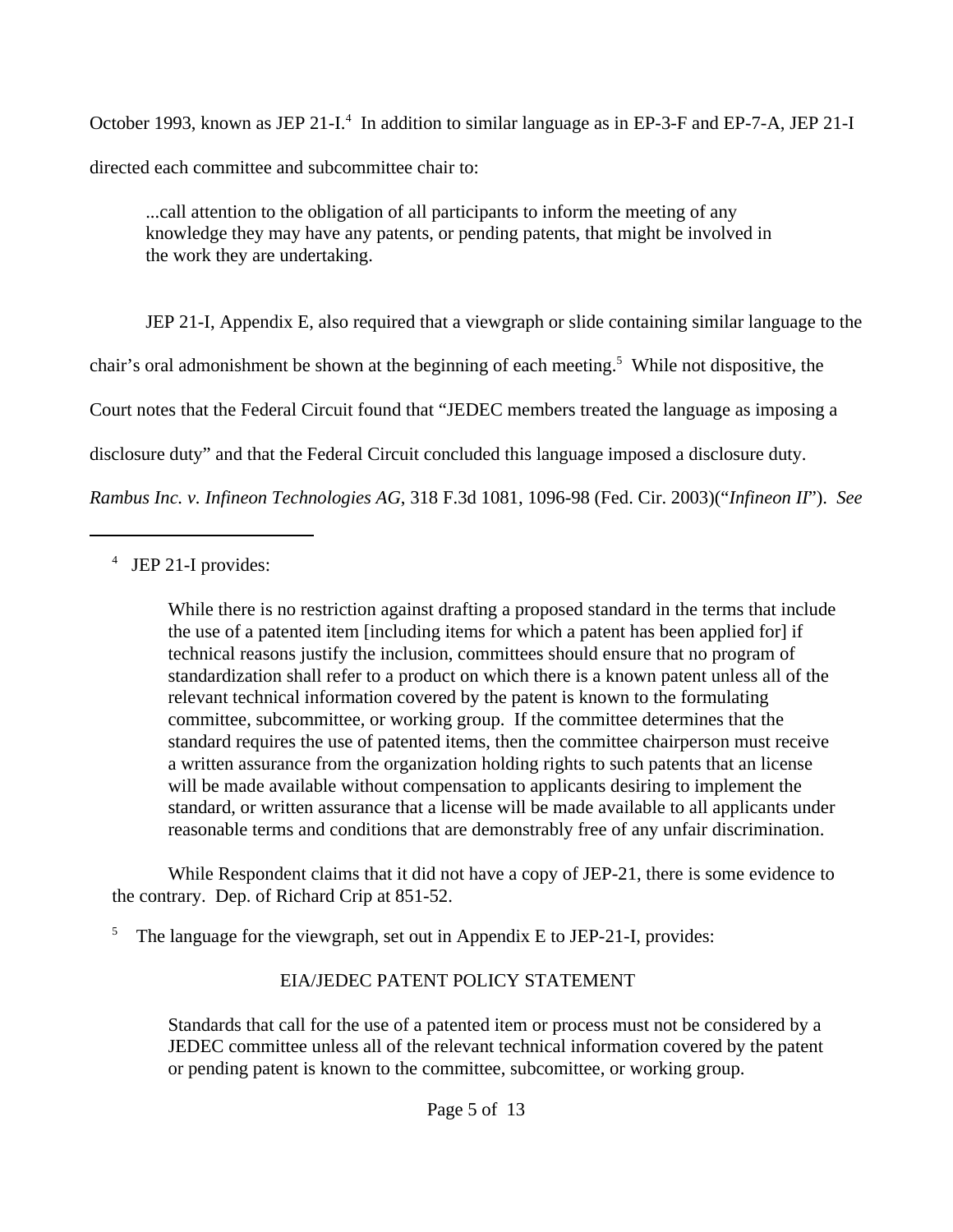*also Id.* at 1085 ("At least by 1993, the EIA/JEDEC patent policy required members to disclose patents and patent applications 'related to' the standardization work of the committees."). As a result, a reasonable trier of fact of fact in the instant proceeding, might find from JEDEC's JEP21-I patent policy statement that a duty to disclose under JEDEC's rules arose while Respondent belonged to JEDEC.

Even in the absence of the adoption of JEP 21-I in 1993, a duty of Respondent to disclose might be inferred from EP-3-F and EP-7-A alone. Both make clear that a technical standard should not be adopted if the standard includes a patent known to the formulating committee (unless the patent holder is willing to subscribe to JEDEC's patent licensing policy). Since the formulating committee must learn about patents related to a proposed standard in some manner, a possible inference from these policy statements is that a member of a formulating committee with knowledge of any such patents (either its own patents or patents held by others) must disclose that information to the other members of the formulating committee.

This inference (and the conclusion of the Federal Circuit in *Infineon II*) actually finds support in Respondent's Memo at p. 41. Respondent provides an excerpt from the deposition of JEDEC committee chair, Farhad Tabrizi. Mr. Tabrizi unambiguously testified that the refusal of a JEDEC member to provide information about patents that could effect a standard is "a violation of JEDEC patent policy." *See also, e.g.,* Dep. of Reese Brown at 80-81.(Complaint Counsel Opposition Exhibit ("CC Exh.") 63); Dep. of Ken McGhee at 65-66 (CC Exh. 69); Dep. of Gordon Kelley at 277-78 (CC Exh. 49).

In sum, there is evidence that JEDEC 's patent disclosure policy was sufficiently clear to create a material question of fact as to a member's obligations thereunder. While Respondent's Memo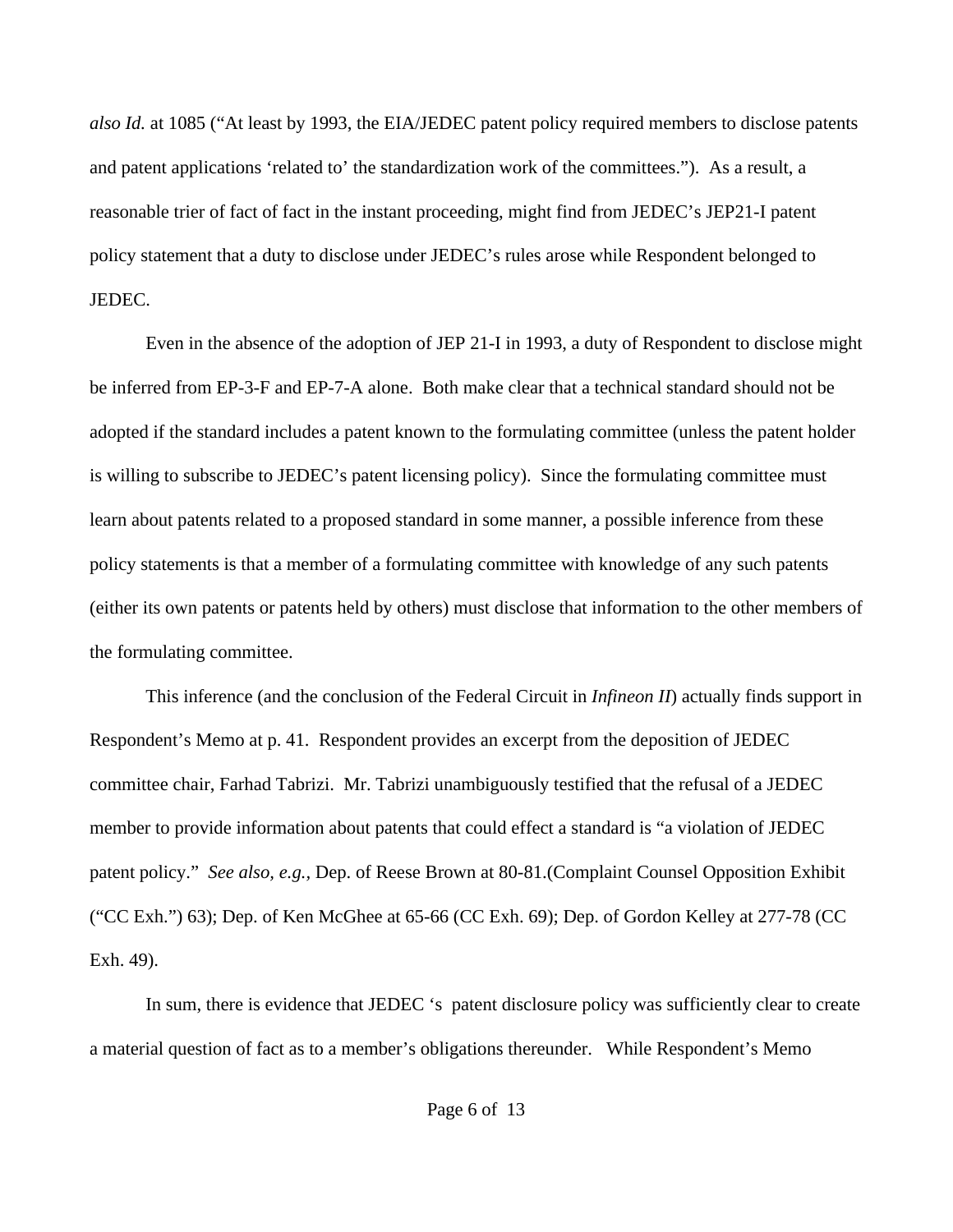clearly indicates that it will attempt to undermine or refute this evidence at trial (and perhaps can successfully do so), for the purpose of summary decision the Court cannot conclude that JEDEC's patent disclosure policy was sufficiently ambiguous such that Respondent is entitled to judgment as a matter of law. Thus, Respondent's argument that lack of clarity in the JEDEC rules would preclude anti-trust liability at this phase of this proceeding is unpersuasive and in fact, raises numerous issues of disputed fact regarding whether JEDEC members were adequately informed of the disclosure policy and whether they understood such obligation.

**B. There Is Sufficient Evidence That Respondent's Conduct/ "Silence" Might Have Been Relied Upon By Other JEDEC Participants Regarding The Scope Of Its Patent Claims At JEDEC Meetings Establishing Standards For SDRAM And DDR SDRAM To Create A Material Question Of Fact To Be Resolved At Trial**

Respondent asserts that it gave fair notice to other JEDEC members about the scope of its

patent and patent application claims with regard to SDRAM and DDR SDRAM. Moreover, it asserts

that JEDEC members did not rely on any message supposedly conveyed by Respondent's "silence" in

adopting the SDRAM and DDR SDRAM standards. Respondent points to following examples:

- \* At a May 6, 1992 JEDEC S42.3 meeting, Respondent's representative, Richard Crisp, declined to comment when asked by the S42.3 chair if he cared to comment regarding possible patent claims by Respondent with respect to two-bank DRAM designs. (Respondent Memo at 40).
- \* Also at the May 6, 1992 meeting, Mr. Crisp asked if he could propose a JEDEC standard that would incorporate a patent held by Respondent and was told he could not unless Respondents agreed to adhere to JEDEC policies on the licensing of patents. When Mr. Crisp indicated Respondent would not abide to those policies, he was told not to propose a standard until Respondents agreed to adhere to those policies. (Respondent Memo at 45).
- \* At a JEDEC S42.3 meeting in 1993 or 1994 the chair informed the subcommittee members that Respondent would not agree to JEDEC's patent licensing policy. (Respondent Memo at 47).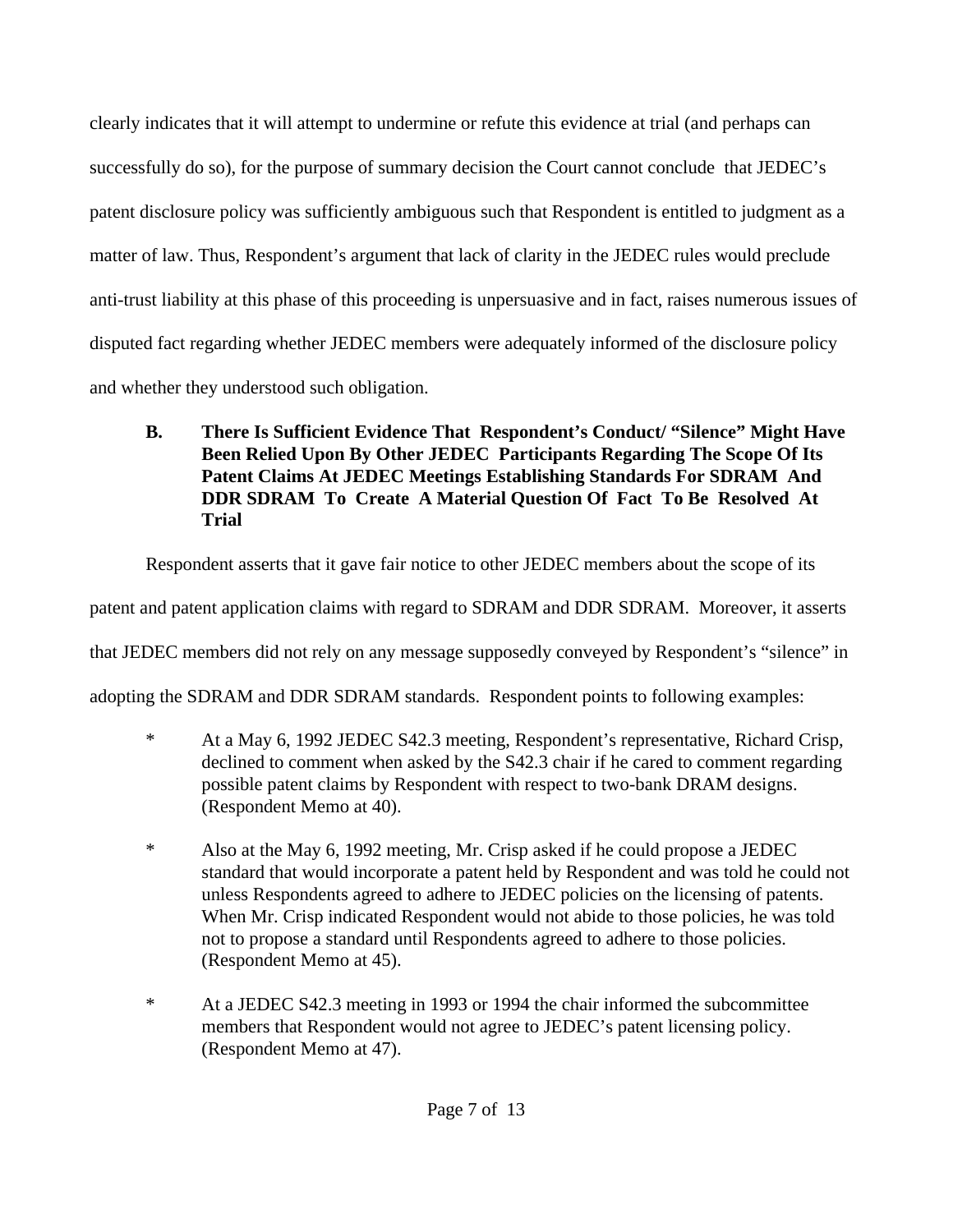\* A written statement by Respondent presented at the September 1995 JEDEC S42.3 meeting stated:

> At this time, Rambus elects not to make a specific comment on our intellectual property position relative to the Synclink proposal. Our presence or silence at committee meetings does not constitute an endorsement of any proposal under the committee's consideration nor does it make any statement regarding potential infringement of Rambus intellectual property. (Respondent Memo at 47).

\* Respondent's June 17, 1996 letter announcing its withdrawal from JEDEC, which stated:

> Recently at JEDEC meetings the subject of Rambus patents has been raised. Rambus plans to continue to license its proprietary technology on terms that are consistent with the business plan of Rambus, and those terms may not be consistent with the terms set by standards bodies, including JEDEC 42.3. A number of major technology companies are already licensees of Rambus technology. We trust that you will understand that Rambus reserves all rights regarding its intellectual property. Rambus does, however, encourage companies to contact Dave Mooring or Rambus to discuss licensing terms and to sign up as licensees.

> To the extent that anyone is interested in the patents of Rambus, I have enclosed a list of Rambus U.S. and foreign patents. Rambus has also applied for a number of additional patents in order to protect Rambus technology. (Respondent Memo at 53)

Respondent claims that these statements should have raised a flag that Respondent's patents

could impact a proposed JEDEC standard, citing to the deposition of a single JEDEC participant, Thomas Landgraf. Respondents Memo at 40-41 *citing* to Dep. of Thomas Landgraf at 149-50. Other citations provided by Respondent at p. 41 and n.19 of its Memo do not fully support the point asserted by Mr. Landgraf, however. These citations indicate that certain JEDEC members apparently believed that a member refusing to comment on questions concerning possible patent infringements by a

proposed JEDEC standard violated JEDEC patent policy. There is no indication to the individuals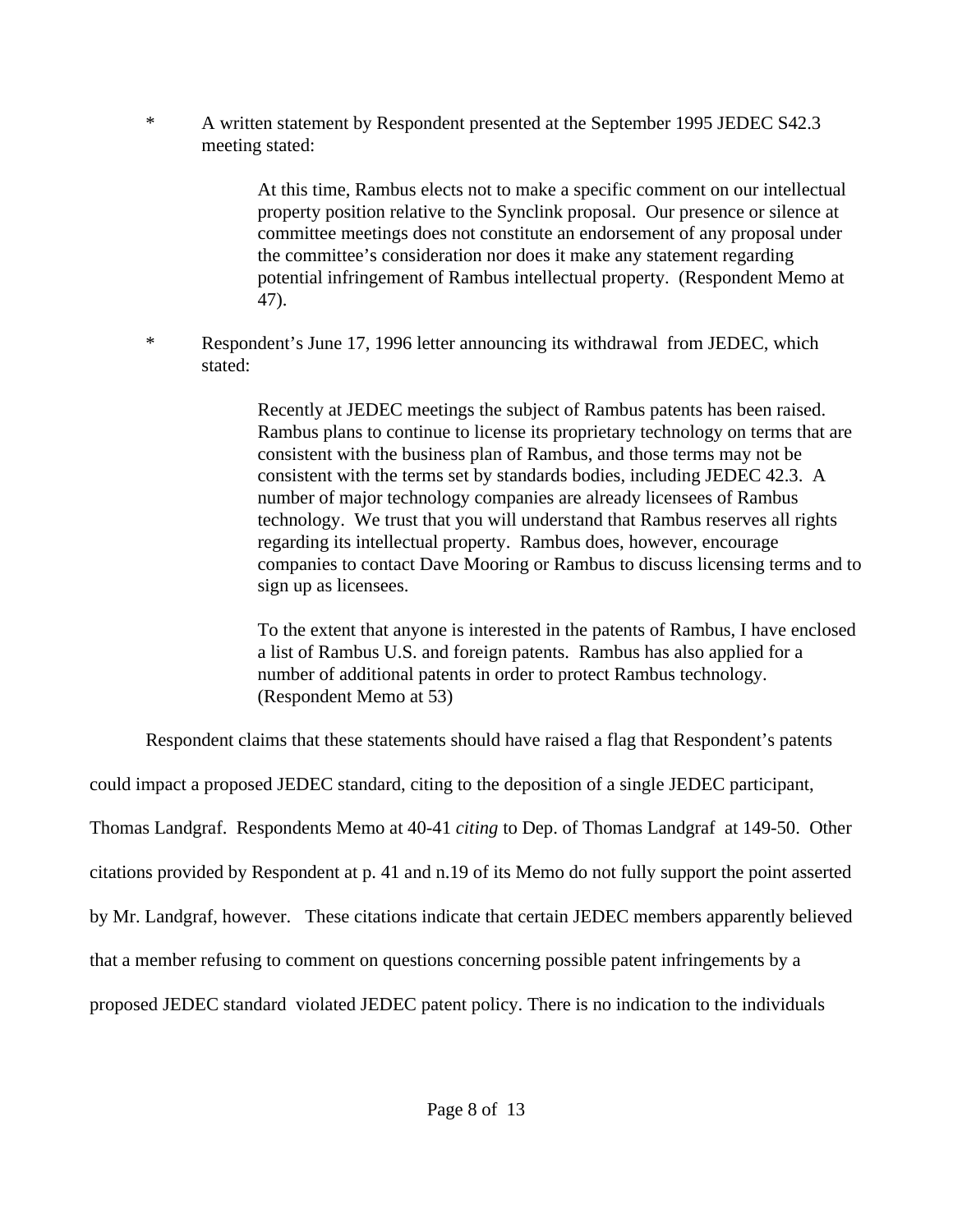noted however, that a member's failure to comment was tantamount to an assertion that the adoption of a standard would or was likely to result in a patent infringement.

Such other testimony also challenges Respondent's proposition that all JEDEC members were on notice about Respondent's intent with regard to its patents. For example, current JEDEC chair Desi Rhoden testified that he believes members of JEDEC operate on the principle of good faith and participated in JEDEC standard-making because they want to develop an open standard (Rhoden Dep. at 440)(CC EXH. 22), and that he understood that Respondent left JEDEC because it "did not want to continue to follow JEDEC patent policy." (Rhoden Dep. at 33)(Perry Decla. Exh. 68). Farad Tabrizi similarly indicated that he did not think that Respondent would not abide by JEDEC patent policy until it actually withdrew from JEDEC. Tabrizi Dep. at 328-29 (Perry Decla. Exh. 69). *See also* Dep. of Ramesh Gidwani at 34 (CC Exh. 96); Dep. of Gordon Kelley at 109-110 (CC Exh. 100).<sup>6</sup>

In addition, the list of patents attached to Respondent's June 16, 1996 withdrawal letter to JEDEC did not contain Respondent's patent number 5,513,327 ("'327 patent"), issued in April 1996 (but having priority back to its application filing in 1994). This patent involves dual edge clock technology that Complaint Counsel asserts is included in JEDEC SDRAM and DDR SDRAM standards developed by JEDEC S42.3. Respondent claims that the '327 patent was inadvertently omitted from the June 1996 list of patents and that RAM manufacturers can comply with JEDEC

<sup>&</sup>lt;sup>6</sup> Complaint Counsel's Memo at pp. 110-11 cites a variety of citations for the proposition that a number of JEDEC participants apparently were unaware of Respondent's patents. These statements are sufficiently ambiguous that they could be construed as simply that these participants failed to heed Respondent's purported declarations about its patents; that the declarations about the patents by Respondent were inadequate to put other JEDEC participants on notice about the potential impact of Respondent's patents; or that Respondent effectively misled the other JEDEC participants about its patents. Since this is a motion for summary decision, the Court must construe all inferences from these statements in the light most favorable to the non-movant, Complaint Counsel.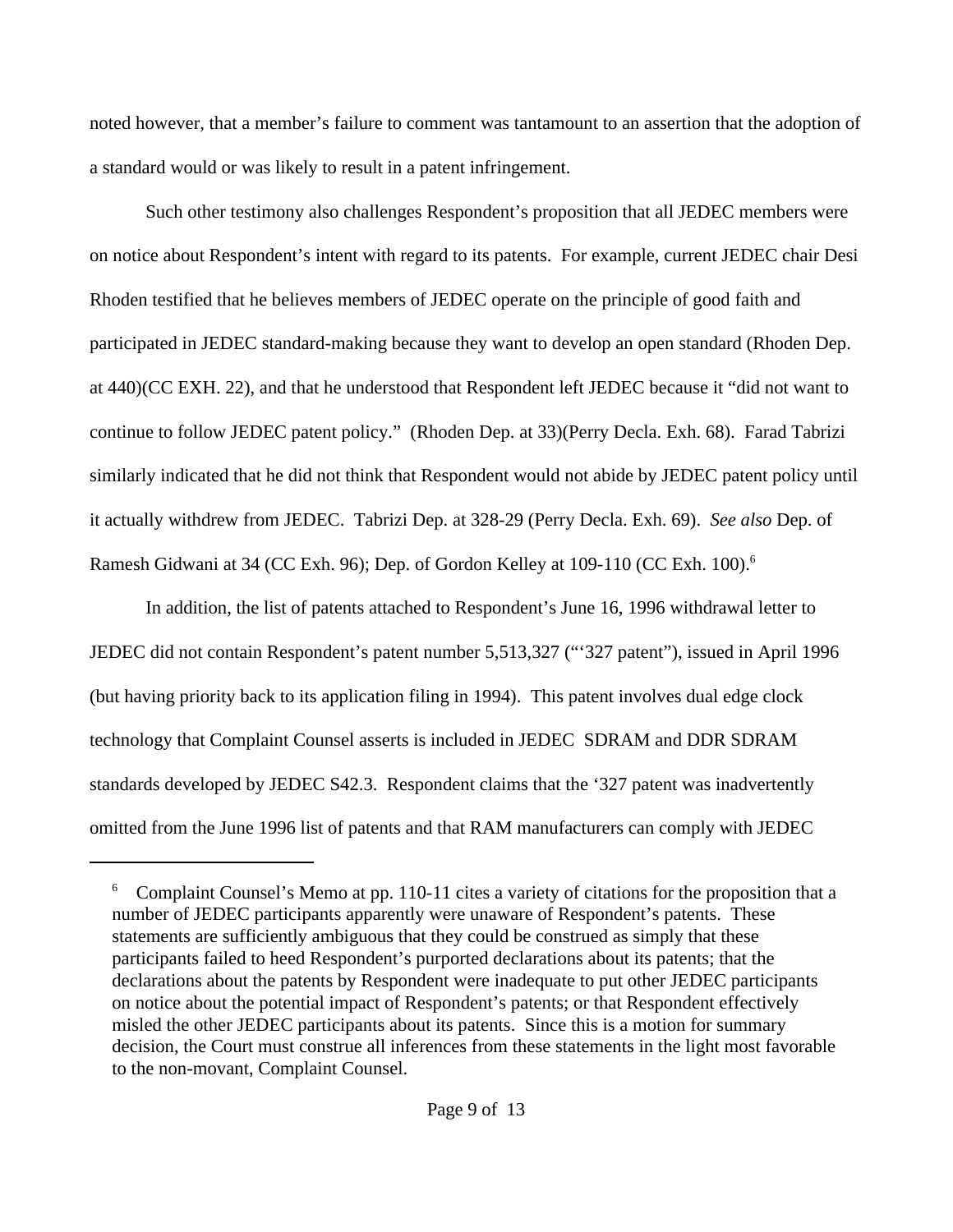standards without infringing on the '327 patent. (Respondent's Answer to Complaint ¶ 87).<sup>7</sup> Complaint Counsel also puts forward evidence from an expert, Bruce Jacob, that asserts that Respondent's licensing efforts appeared to focus on Respondent's proprietary narrow bus SDRAM design and, therefore, appeared have no direct application to the wide bus standards being considered (and ultimately adopted) by JEDEC S42.3. (CC Exh. 91 at 30, ¶ 67). A conclusion that might ultimately be drawn from this assertion could be that Respondent structured its patents and patent applications so that JEDEC participants could not have known what Respondent now asserts are the true scope of its patents relating to SDRAM and DDR SDRAM.

The examples cited by Respondent do not, in the Court's judgment, clearly and unambiguously demonstrate that Respondent gave notice to other JEDEC members that proposed JEDEC standards infringed on Respondent's patents. Concomitantly, Respondent's declining to comment on proposed standards does not lead to the inevitable conclusion that a proposed standard would infringe on Respondent's patents. A reasonable finder of fact might conclude, given Respondent's continued participation in JEDEC S42.3, that other subcommittee members may have believed, as an indicia of good faith, that Respondent would not intentionally fail to disclose the scope of undisclosed patents or patent applications that it believed were within the scope of the discussed SDRAM and DDRAM standards. Certainly the testimony of some JEDEC members suggests they believed that Respondent would comply with JEDEC's patent disclosure policy until after Respondent actually withdrew from JEDEC.

<sup>7</sup> Perhaps coincidentally, on the same day that Respondent claims it inadvertently failed to inform JEDEC of the '327 patent, Respondent also requested that its outside counsel render an opinion on the enforceability of this patent. (Diepenbrock 6/17/96 letter to Lester Vincent (CC Exh. 94)).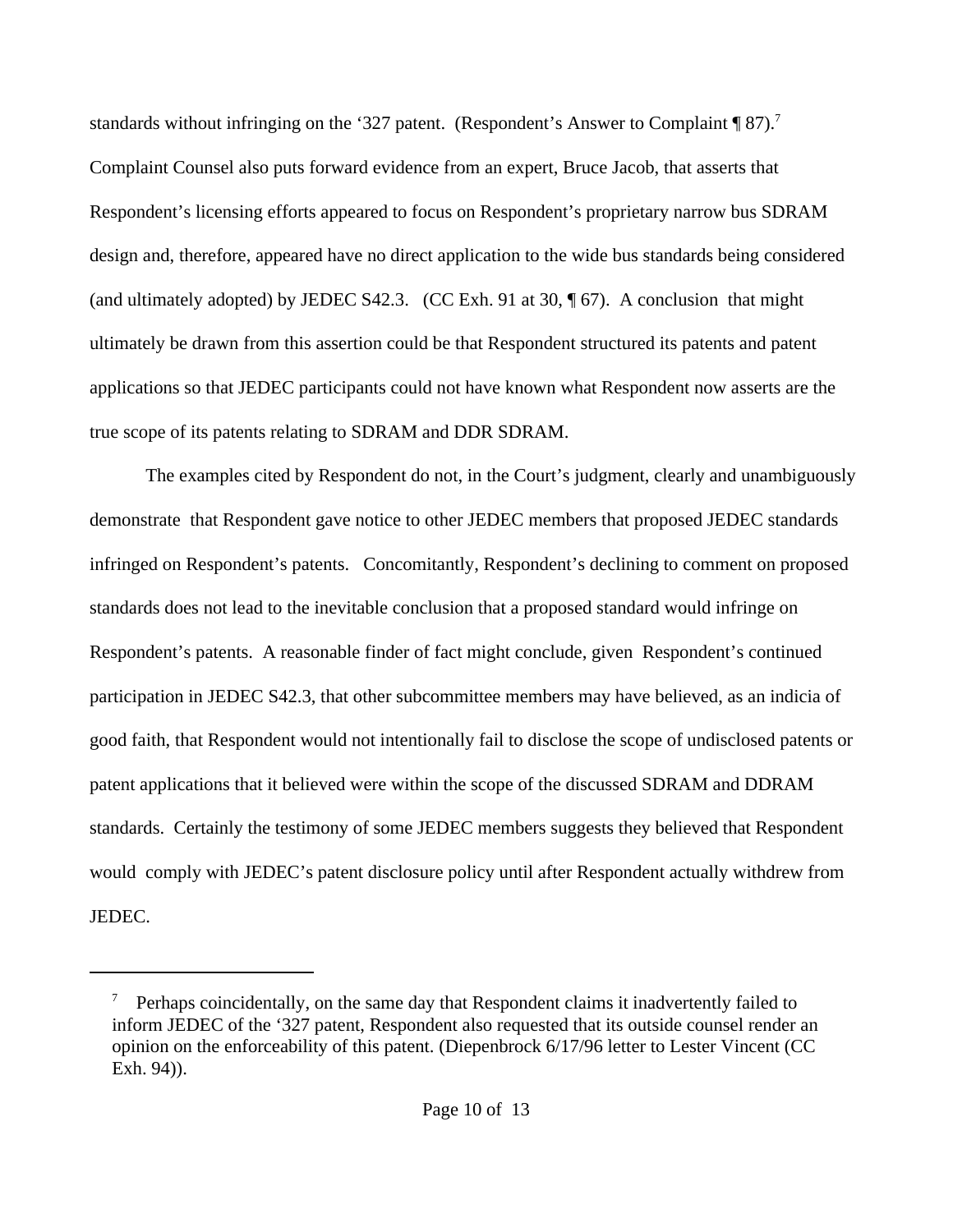The failure of Mr. Crisp to make a proposal for a JEDEC standard after being told on May 6, 1992 that he could make proposals incorporating a patent held by the Respondent only if Respondent agreed to JEDEC's patent licensing policy (which Respondent would not), also undermines the Motion for Summary Decision. The failure of Respondent to come forward with a proposal after this admonition might be interpreted by a reasonable trier of fact as indicating that Respondent knew or should have known that it could not remain a member of JEDEC and simultaneously create (or permit to be created) a situation where JEDEC DRAM standards would provide it with pecuniary benefits.

While not alone dispositive, what patent information Respondent's JEDEC representative, Richard Crisp, chose to disclose to JEDEC involved patents that had no relationship to the proposed JEDEC SDRAM standard and Mr. Crisp admitted that he did not disclose to JEDEC Respondent's SDRAM-related work (Trial Testimony of Richard Crisp in *Rambus, Inc. v. Infineon Technologies AG*, No. 3:00CV524 (E.D. Va. May 2, 2001) at 198-99 (CC Exh. 13)). Similarly, the failure of Respondent to give notice to JEDEC of its '327 patent might lead a reasonable trier of fact to conclude that Respondent attempted to mislead its fellow JEDEC members. While Respondent claims that this omission was inadvertent (and perhaps the evidence at trial will establish this as the case), the issue of whether Respondent misled its fellow JEDEC members about the scope of its patents or whether said members relied on Respondent's conduct regarding the adoption of the SDRAM and DDR SDRAM standards is one appropriately resolved based on a full evidentiary record following trial. As material questions of fact exist as to these questions, summary decision cannot be entered.

**C. There Is Sufficient Evidence That Respondent Might Have Used Knowledge Obtained From Its Participation In JEDEC S42.3 To Engage In Anti-Competitive Conduct Concerning DDR SDRAM To Create A Material Question Of Fact To Be Resolved At Trial**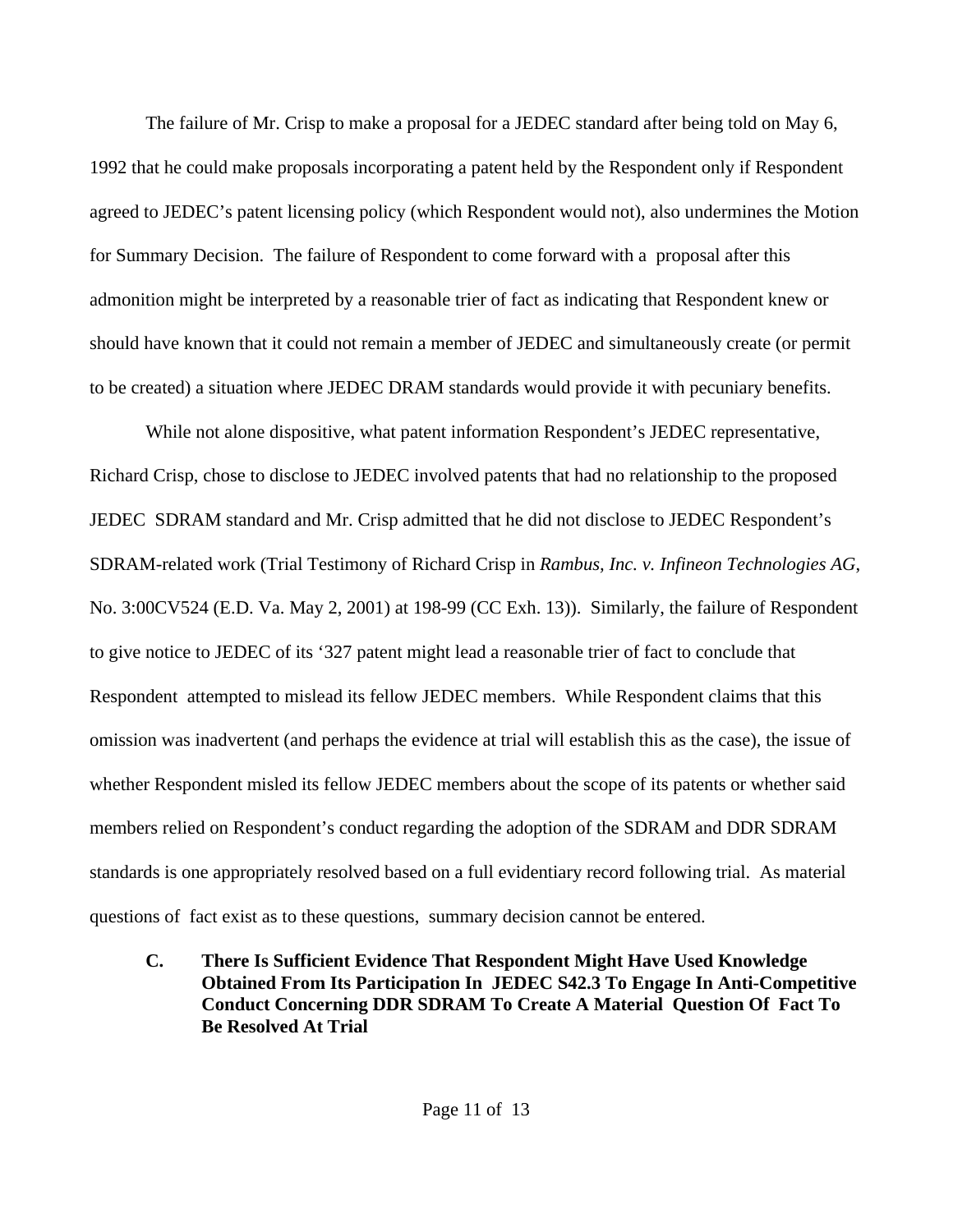In its Motion, Respondent frames the issue to be decided at hearing narrowly: whether Respondent had any duty under JEDEC patent disclosure policies to disclose its patents or patent applications. However, Complaint Counsel's allegations are far broader than whether Respondent simply had a disclosure obligation under JEDEC patent policies. The Complaint at ¶ 2 alleges that Respondent engaged in anti-competitive practices "in violation of JEDEC's own operating rules and procedures – and through other bad-faith, deceptive conduct". As a result, the question the Court must address is far broader than that which Respondent suggests. Whether Respondent engaged in a pattern of deceptive, exclusionary conduct by subverting an open standards process; whether Respondent utilized such conduct to capture a monopoly in technology-related markets; and whether the challenged conduct violates well-established principles of antitrust law are material questions of fact to be resolved at trial.

In support of this conclusion, the Court in particular notes evidence that some JEDEC S42.3 members believe that Respondent took the ideas for some of the patents that Respondent now claims are infringed upon by the JEDEC DDR SDRAM standard from discussions it was privy to at JEDEC meetings. (Rambus Material Fact No. 87). This position is buttressed by the evidence asserted on pp. 118-22 of Complaint Counsel's Memo in Opposition to the Motion for Summary Decision that while there may not have been formal discussions of a DDR SDRAM standard prior to June 1996, there certainly appear to have been informal discussions during JEDEC S42.3 meetings of many of the design element issues that ultimately were incorporated into JEDEC's DDR SDRAM standard. The record so far appears to show that JEDEC was engaged in ongoing standard-development work for future memory technology before Respondent withdrew from the organization. There is also a dispute whether all of the relevant technologies contained in the DDR SDRAM standard were considered by